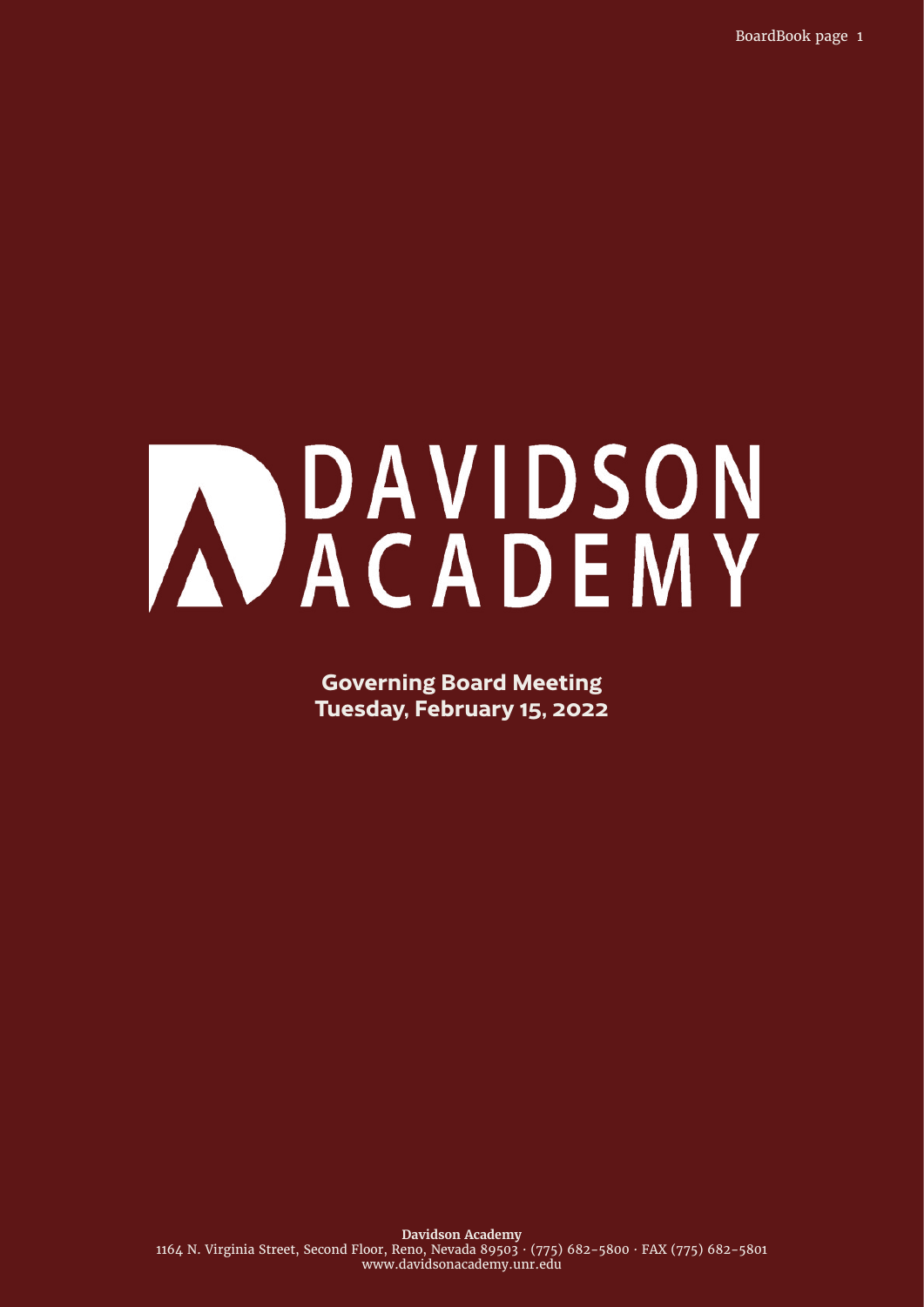

# **NOTICE OF MEETING**

The regular meeting of the Governing Board of the Davidson Academy will be held starting at 2 p.m. on Tuesday, February 15, 2022.

This public meeting will be held via videoconference and there will be no physical location for the meeting. Members of the public wishing to hear and observe the meeting may do so using the following link: [https://davidsongifted.zoom.us/j/88320024362.](https://davidsongifted.zoom.us/j/88320024362)

Public comment for this meeting will be received via email, videoconference participation, and telephone. Those wishing to provide public comment via email may email their public comments to boardcomments  $\omega$ davidsonacademy.unr.edu. All public comments received via email before and during the meeting will be forwarded to the Governing Board of the Davidson Academy for their consideration and will be included in the public record as minutes but will not be read aloud during the meeting. Those wishing to provide live public comment via videoconference may do so using the following link [https://davidsongifted.zoom.](https://davidsongifted.zoom.us/j/88320024362) us/j/88320024362. Those wishing to provide live public comment via telephone may dial (408) 638-0968 and use participant code 883 2002 4362.

# **AGENDA**

2 p.m.

- A. ROLL CALL\*
- B. WELCOME AND INTRODUCTIONS\*
- C. PUBLIC COMMENTS\*

*The public may comment on any subject that is not on the agenda that is pertinent to the Davidson Academy. Each speaker will be limited to three minutes. Public comment relating to an agenda item will be taken during discussion of that item. Comment will be limited to three minutes, but speaking time may be reduced at the discretion of the chair of the meeting, if there are a large number of speakers on a given subject. No comments will be restricted based upon viewpoint.*

D. APPROVAL OF AGENDA (*for possible action)*

*The public is notified that the Governing Board may take items on the agenda out of order; combine two or more agenda items for consideration; remove an item from the agenda; or delay discussion relating to an item on the agenda.* 

- E. APPROVAL OF MINUTES: Meeting of November 17, 2021 *(for possible action)* 1 TAB 1
- F. REPORTS\*
	- 1. ACADEMY DIRECTOR\* a. General Program Updates 1 TAB 2 [| TAB 3 |](#page-8-0) 2. DIRECTOR OF ONLINE LEARNING\* a. General Program Updates **FAB4** 3. MEDIA AND OUTREACH\* | TAB 5 |

Tab 2

Tab 1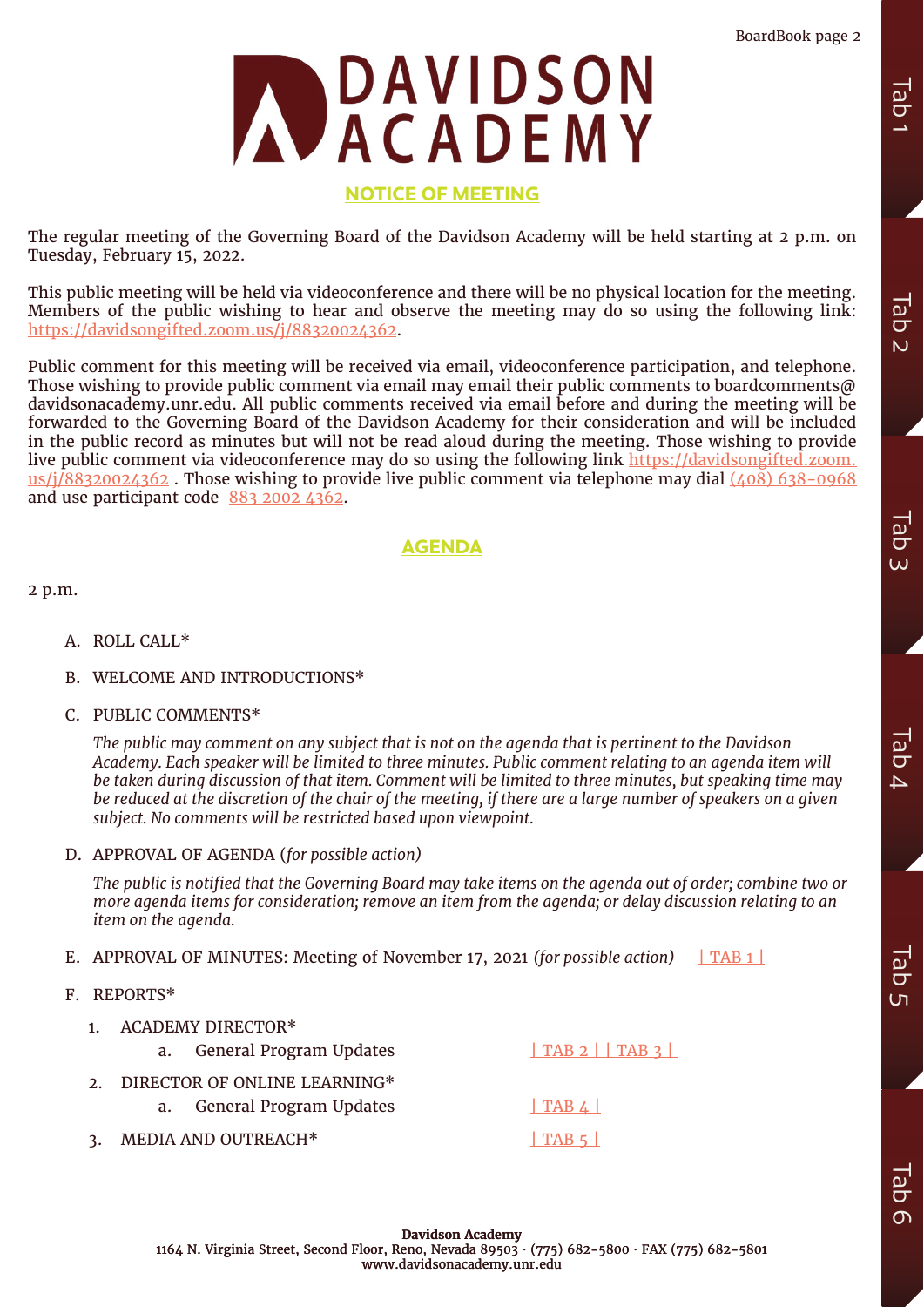# BoardBook page 3

G. GENERAL BUSINESS *(for possible action)* [| TAB 6 |](#page-19-0)

1. The Governing Board will review, discuss, and possibly approve a list of candidates for graduation in May 2022, subject to each candidate's completion of requirements for graduation.

### H. PUBLIC COMMENTS\*

*The public may comment on any subject that is not on the agenda that is pertinent to the Davidson Academy. Each speaker will be limited to three minutes. Public comment relating to an agenda item will be taken during discussion of that item. Comment will be limited to three minutes, but speaking time may be reduced at the discretion of the chair of the meeting, if there are a large number of speakers on a given subject. No comments will be restrictedbased upon viewpoint.*

- I. ADJOURNMENT *(for possible action)* **Meeting Dates for 2022**
	- Monday, May 9, 2022 (Public Hearing)
	- Monday, May 23, 2022
	- Wednesday, September 28, 2022
	- Monday, November 14, 2022

# **CERTIFICATE OF POSTING OF THIS AGENDA**

I hereby certify that In accordance with NRS 241.020, on or before Thursday, February 10, at 9:00 a.m., a copy of this agenda was delivered to the post office used by the Davidson Academy addressed to each person who has requested to receive copies of Davidson Academy Governing Board meeting agendas; a copy of this agenda was emailed to each person who agreed to receive copies of Davidson Academy Governing Board meeting agendas by electronic mail; and a copy has been posted online at Notice.NV.gov and at the Academy's website([http://www.DavidsonAcademy.UNR.](http://www.DavidsonAcademy.UNR.edu/) [edu/](http://www.DavidsonAcademy.UNR.edu/)). A physical copy was posted at the Davidson Academy, Reno NV, per Section 2 of AB 253 (2021 Legislature). **Meeting Records website and minutes and minutes and minutes are available on the actual detection and minutes are available on the academy and the accomptent on the application of the actual content of the actual content** 

/s/ Aimee Fredericks Governing Board Clerk Email: afredericks@davidsonacademy.unr.edu Phone: 775-682-5800

### **Governing Board:** Bob Davidson, Roger Davidson, Hon. Brian Krolicki, Mark Herron, Lauralyn Lovell McCarthy, Sandoval, Richard Trachok, and Annette Whittemore; Ex-Officio: Dr. Kristen McNeill, Jhone Ebert, and Hon. Brian Sandoval.

*Note: The Governing Board may take items on the agenda out of order; combine two or more agenda items for consideration; remove an item from the agenda; or delay discussion relating to an item on the agenda.* 

*Those items followed by an asterisk (\*) are items on the agenda upon which the Governing Board will take no action.* 

*Members of the public who are disabled and require special accommodations or assistance at the meeting are requested to call Colleen Harsin at 775-682-5800 at least 24 hours prior to the meeting.* 

*Copies of the packets containing support material for this agenda are available at no charge on the Davidson Academy website at [http://](http://DavidsonAcademy.UNR.edu) [DavidsonAcademy.UNR.edu.](http://DavidsonAcademy.UNR.edu) Copies may also be obtained by sending a request via email to charsin@davidsonacademy.unr.edu or by contacting Aimee Fredericks by mail at Davidson Academy, 9665 Gateway Drive, Ste. B, Reno, NV 89521, or by telephone at 775-682-5800.* 

 $\sigma$ 

**Davidson Academy** 1164 N. Virginia Street, Second Floor, Reno, Nevada 89503 · (775) 682-5800 · FAX (775) 682-5801 www.davidsonacademy.unr.edu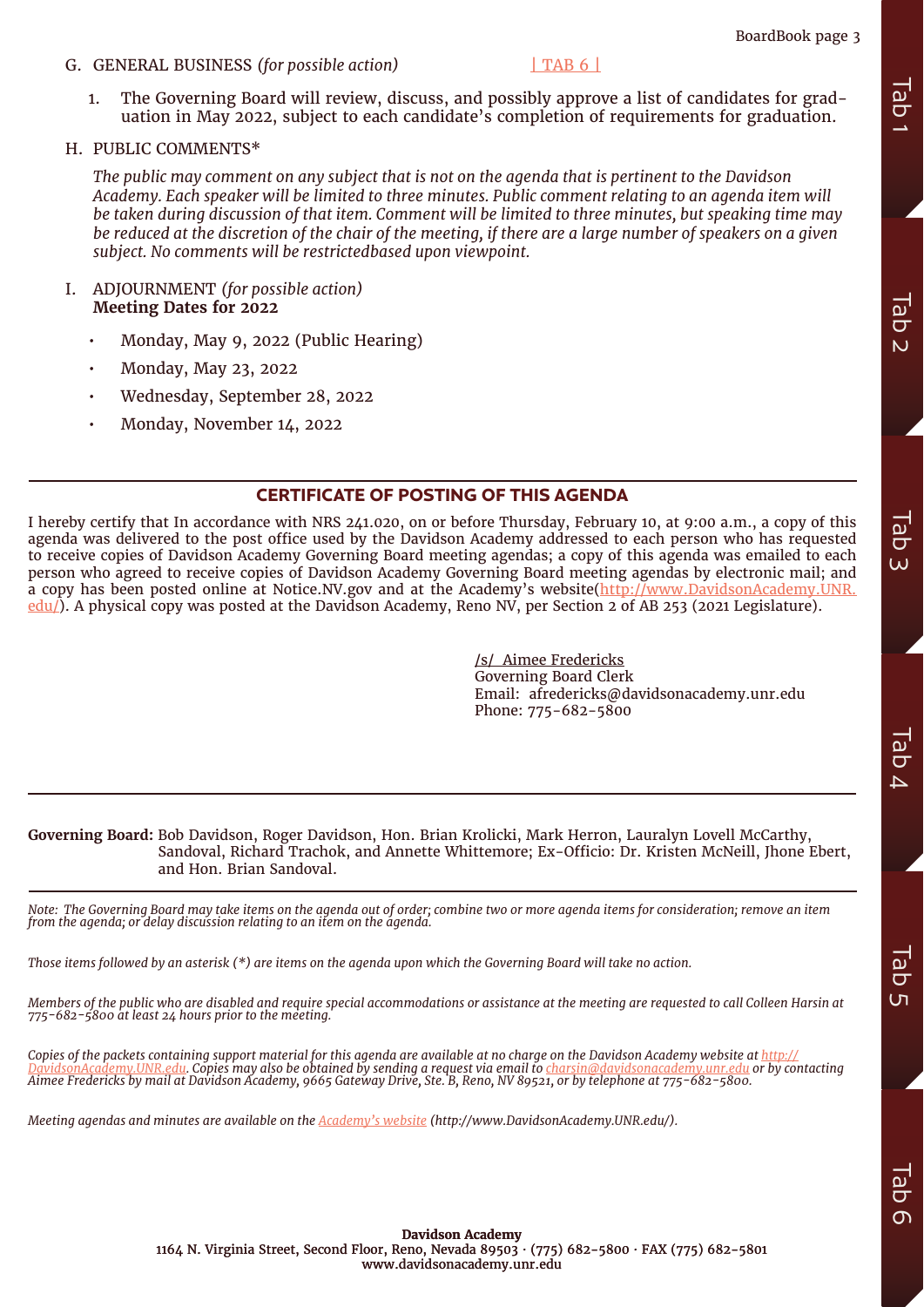# **Minutes of the Meeting The Davidson Academy Governing Board November 17, 2021**

# **CALL TO ORDER**

The regular meeting of the Governing Board of the Davidson Academy was called to order at 2:03 p.m. This public meeting was held by videoconference allowing members of the public to hear and observe the meeting. Members of the public were invited to provide comments by telephone, through videoconference, or by email.

# **A. ROLL CALL**

<span id="page-3-0"></span>**A. ROLL CALL**<br>
completed by Meeting Chair, Mark Herron. In attendance were Roger Davidson, Bob D.<br>
ok, Lauralyn McCarthy-Sandoval, and Kristen McNeill. Also present were Academy<br>
in; Director of Online Learning, Dr. Stacy Roll call was completed by Meeting Chair, Mark Herron. In attendance were Roger Davidson, Bob Davidson, Richard Trachok, Lauralyn McCarthy-Sandoval, and Kristen McNeill. Also present were Academy Director, Colleen Harsin; Director of Online Learning, Dr. Stacy Hawthorne; Legal Counsel, Ann Alexander; and Clerk of the Board, Aimee Fredericks. Ben Brown provided technical support for the meeting. Annette Whittemore, Brian Sandoval, Jhone Ebert and Brian Krolicki were not present. Following completion of roll call, a quorum of voting members was confirmed. **The Davidson Academy Governing Ford CALL TO CRIDER**<br>
The regular meeting of the signation of the Divideon Academy was called to edde at z.v.y. p.m.<br>
metring absences weaked by vieweler researchieving market in the preside

# **B. WELCOME AND INTRODUCT**

Mark Herron welcomed Board members and members of the public in attendance.

# **C. PUBLIC COMMENT**

Mark Herron provided instructions concerning public comment as stated under item C. of the meeting agenda.

Mark Herron stated that this meeting would be held without a physical location, but in compliance with Nevada legislation, was available for visual participation, and audio call-in for public comments. He referenced the public comment details provided in the agenda and confirmed that public comments, if made, would be received by email or by telephone. No comments were received.

# **D. APPROVAL OF AGENDA**

Mark Herron requested approval of the meeting agenda. Motion was made and seconded for approval of the agenda as submitted. There was no discussion and the motion carried unanimously.

# **E. APPROVAL OF MINUTES**

Mark Herron requested approval of the minutes for the meeting of September 29, 2021, included in the board book for this meeting. Motion was made and seconded for approval of the minutes as submitted. There was no discussion and the motion carried unanimously.

# **F. REPORTS**

# **1. Academy Director a. General Program Updates**

Colleen Harsin began her report with a summary of admissions for the Reno Campus. She confirmed that 142 students were currently enrolled for the 2021-22 school year. Thirty-six new students joined the academy for the current school year with 25 moving from out of state to attend. She advised that admissions for the 2022-23 school year may be challenged by the current housing market in the Reno-

> **Davidson Academy** 1164 N. Virginia Street, Second Floor, Reno, Nevada 89503 · (775) 682-5800 · FAX (775) 682-5801 www.davidsonacademy.unr.edu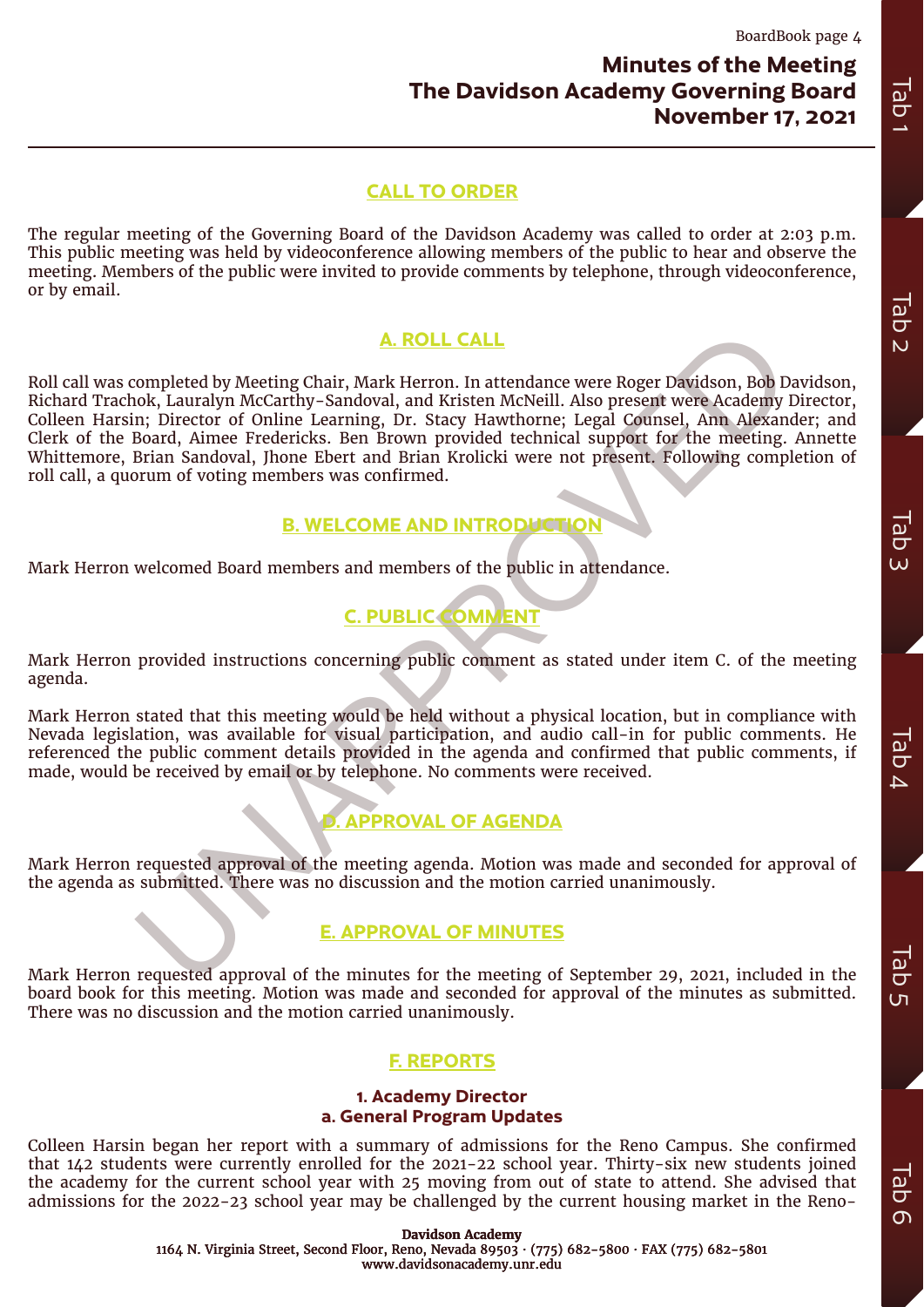Tahoe area and that it could factor into decisions made by out-of-state families when they consider applying.

To date, one virtual tour and informational event for prospective students and families had been completed, with three more events planned through February. Eight applicants meeting eligibility criteria will participate in assessment in December, with approximately 200 applications in progress in varying stages of completion. Three Davidson Academy Online students are being assessed for transfer to inperson learning at the Reno campus. Other testing options, such as the SSAT, were added as accepted tests to accompany the written application, as obtaining standardized testing has been challenging for applicants over the last year due to COVID-19. equively.<br>
The ducation is the contract of the contract including interact which is the person records of the contract including interact including interact including interact in the starting against method in the starting

Ms. Harsin confirmed for the Board that \$15,000.00, an out of budget expense, had been spent on laptops for staff members. This was in response to COVID-19, with the interest of making remote instruction more accessible should the academy need to revert to online learning at any given time, as well as the need for teachers to change classrooms throughout each school day due to COVID-19 protocols, and thus not having access to a designated classroom and/or desktop computer.

Ms. Harsin referred Board members to Tab 2 of their board books for review of the updated school profile letter for the current school year. The letter includes information for both the Reno campus and Davidson Academy Online. Counselors from both campuses drafted information and updates, so that colleges have access to current details about the Davidson Academy.

ers to change cassrooms irrougnout each school asy are to COVID-19 protocols, a<br>cess to a designated classroom and/or desktop computer.<br>
ferred Board members to Tab 2 of their hoard books for review of the updated school<br> Richard Trachok asked for an estimate of the capacity of the Reno campus. Ms. Harsin confirmed it had been discussed as about 200 people, but with that number of staff and students, the academy would likely need additional space due to the varied sizes of the classroom spaces. Bob Davidson suggested to the Board that it may be time to approach the University's president and provost concerning additional classroom space options.

# **2. Director of Online Learning a. General Program Updates**

Dr. Stacy Hawthorne began her report by confirming that Davidson Academy Online received a \$10,000.00, grant from Future of Schools as recognition for its development of supports to foster student resilience. This accomplishment was reported in Nevada Today and covered by local station Channel 4 News.

Dr. Hawthorne referred Board members to a list of new courses to be offered through Davidson Academy Online in the spring of 2022. The online campus is in its second year of fielding a Speech and Debate team. This year the team took first and second place in a competition.

Richard Trachok asked how many graduates matriculate into the University of California system. To date, no Davidson Academy Online students have enrolled in a UC school. Ten students are slated for graduation in spring 2022.

Lauralyn McCarthy-Sandoval commented about students moving to in-person learning and that she would start the conversation with the University of Nevada, Reno, about more instructional space for the Reno campus.

# **3. Media and Outreach**

Dr. Hawthorne provided a summary of media placement and outreach events for the Davidson Academy. An academy student was a semi-finalist for the Coca Cola scholarship. AP news featured quotes from Dr. Hawthorne in a national article about the state of gifted education. Davidson Academy Online received a \$10,000.00 grant from Future of Schools for development programs relating to student resilience. Davidson Academy was named a top school in the state of Nevada by 24/7 Wallstreet. Colleen Harsin was featured in Work-Live-Play on local Channel 8 KOLO News.

The Davidson Academy's newsletter webpage, which has been averaging 55 visitors a month, saw an increase to 205 visitors in October. The new Academy website is helping increase the digital presence of Davidson, as we are continuing to gain rankings for key word and search terms relevant to gifted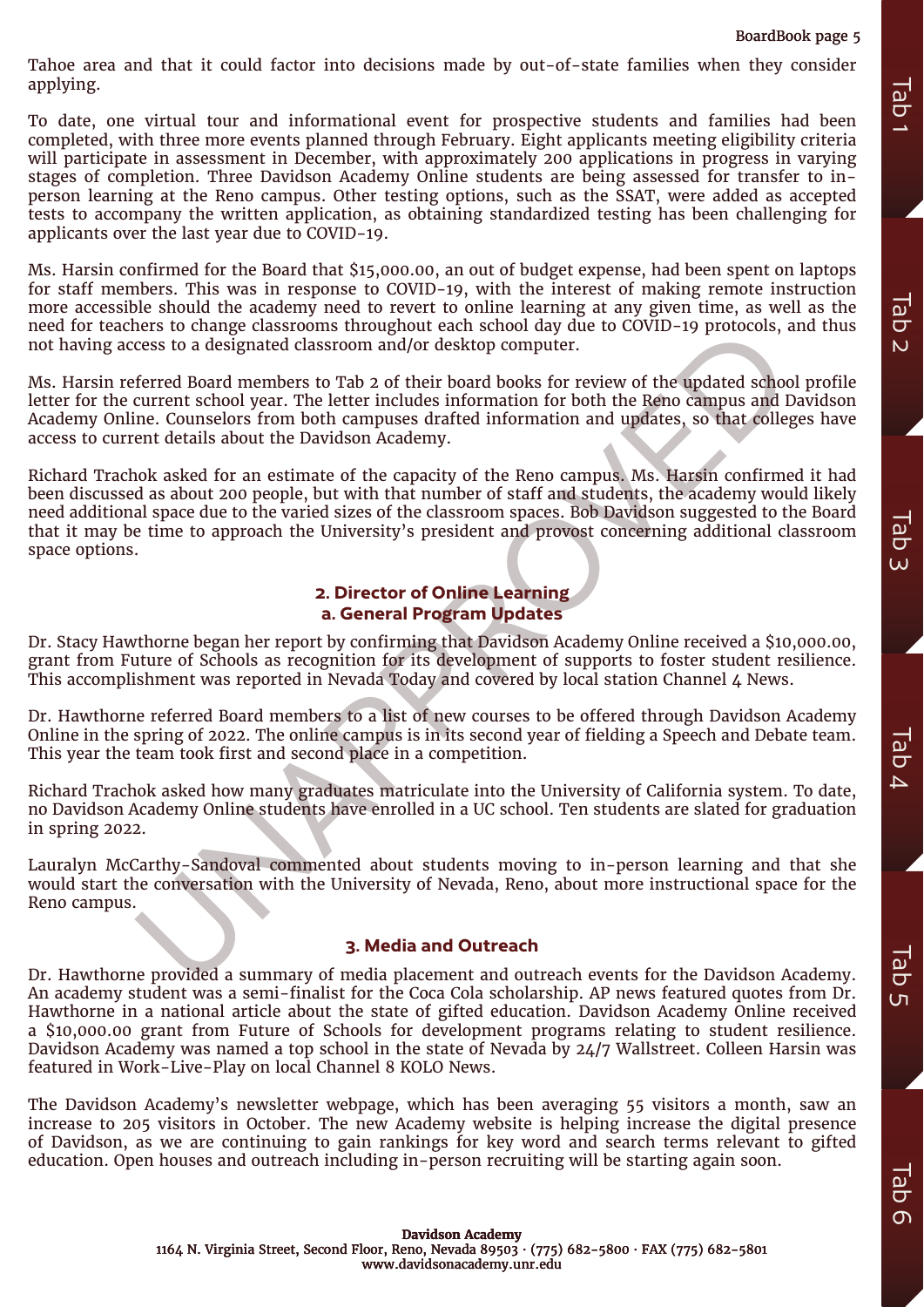# **G. PUBLIC COMMENT**

There were no comments from the public at this time.

# **H. ADJOURNMENT**

There being no further business coming before the Board in public meeting, Mr. Herron asked for a motion to adjourn. Motion was made, seconded, and carried unanimously. The meeting adjourned at 2:37 p.m.

A PROPERTY IN SURFACE OF THE BOAT CLERK OF THE BOAT CLERK OF THE BOAT CLERK OF THE BOAT CLERK OF THE BOAT CLERK OF THE BOAT CLERK OF THE BOAT CLERK OF THE BOAT CLERK OF THE CLEAR OF THE CLEAR OF THE CLEAR OF THE CLEAR OF T Respectfully submitted by Aimee Fredericks, Clerk of the Board

Tab 3

Tab 2

 $\overline{\omega}$  $\overline{\sigma}$ ហ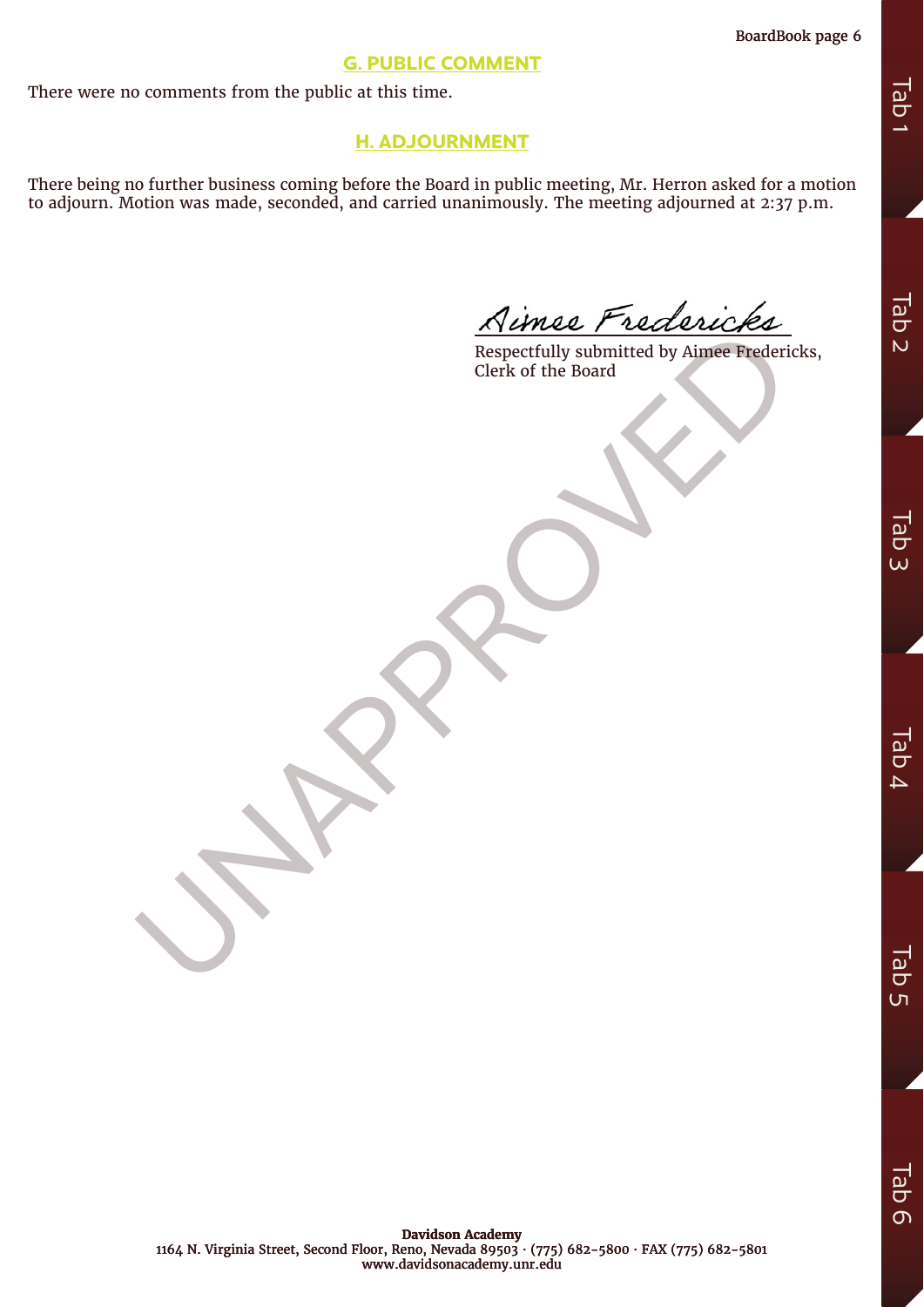# **Academy Director The Davidson Academy Governing Board Updates February 15, 2022**

### **Application & Assessment**

As of 2/8/22, we have received 61 complete applications submitted for review. Twenty applicants have completed our curriculum-based assessment to date. Of those applicants, fifteen new students have been accepted for the coming school year. Of these 15, three are transferring from the online campus and two students are returning to the Academy after withdrawing and moving out of state. One of the accepted students already lives in Reno and the remaining 14 will be relocating from IL, TX, WA, CA, OR and FL.

The February and March curriculum-based assessment dates are full with 12 applicants each, and we are in the process of filling our April and May dates. Completed applications continue to be received with a final deadline of March 30th. We anticipate our reviewed/submitted applications to be at or close to 100 by the end of May, which is consistent with previous years admissions review numbers.

# **COVID-19 and In-Person Learning**

The return to in-person learning for the 2021-2022 school year has generally been successful thus far, with the vast majority of students attending in-person on a regular basis. With the increase in community transmission and COVID-19 positivity rates near the beginning of the 2022 calendar year, we experienced an increase in learning from home via real-time Zoom access to classroom learning and/or teaching as the spring semester started, 1/18/2022.

Student and family circumstances evaluated on a case-by-case basis have resulted in at least one - and no more than four - students accessing classes via Zoom on a daily basis for COVID-related concerns that are not directly tied to the experience of COVID-19 symptoms.

Daily monitoring of COVID-19 reports of symptoms for Reno campus students and staff members is being conducted. Based on the more conservative previous guidelines, as well as more recent ones, regarding return to school following symptoms of illness, we continue to err on the side of caution. We appreciate the tools linked in this paragraph that the Washoe County School District developed based on CDC guidelines.

<span id="page-6-0"></span>

As of 2/7/22, since the beginning of the spring semester, there has been a daily average of 6 students absent and/or learning via Zoom  $(4.2 \%)$ ; range  $1 - 9$ ), and 2 staff members  $(4.5\%)$ ; range  $0 - 8$ ) absent or working via Zoom due to COVID-19 symptoms and/or positive test results. Please see COVID-19 Symptom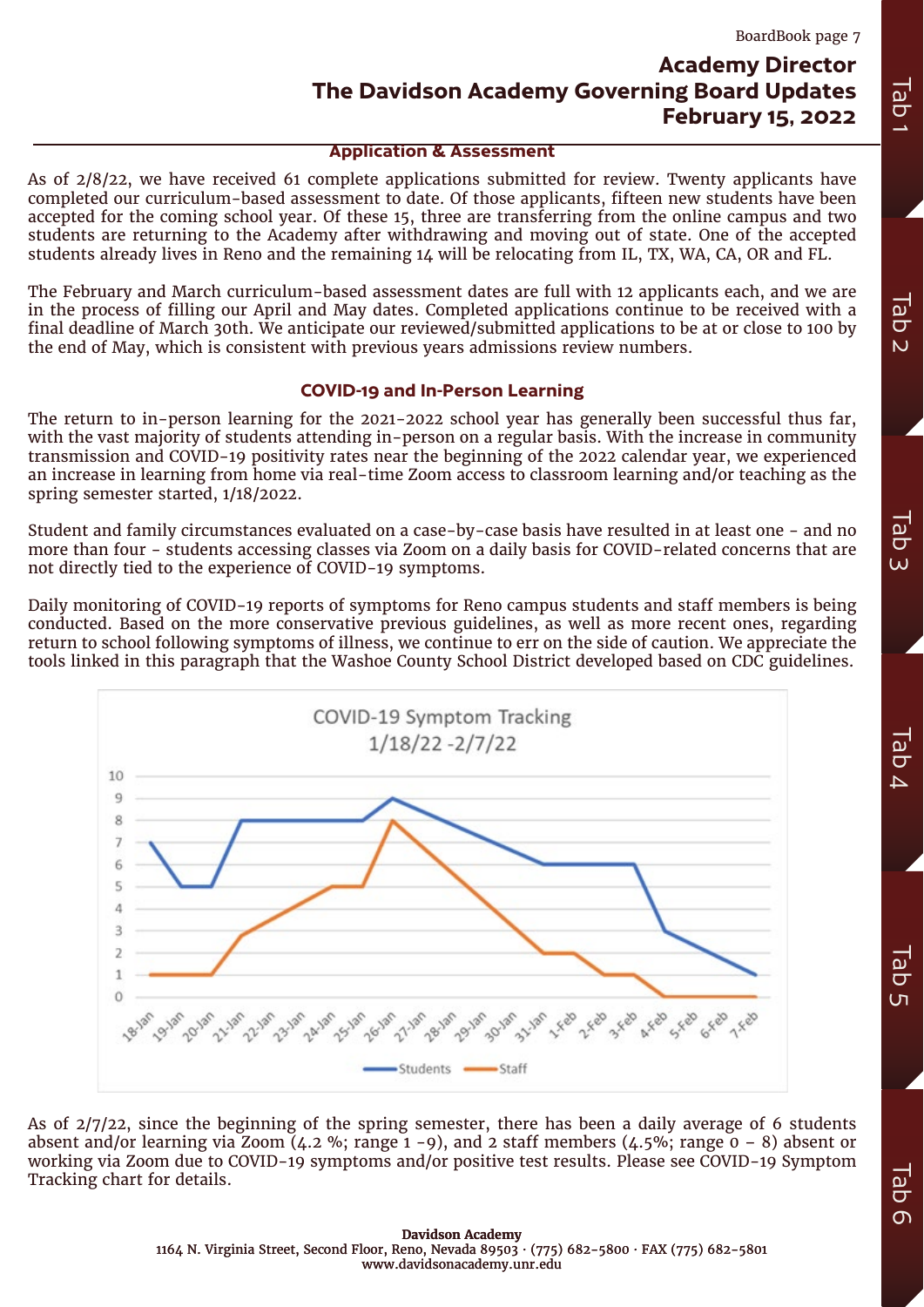Tab 1

Tab 2

Tab 3

Tab  $\overline{\mathcal{L}}$ 

 $\overline{\omega}$  $\overline{C}$  $\overline{u}$ 

Based on the peak of absences and/or use of Zoom due to COVID-19 symptoms and/or positive test results, and in the context of additional information affecting in-person attendance for students and staff, the decision was made to move to 100% virtual learning for 2 days, January 27th and 28th.

### **2022 U.S. Presidential Scholars**

The U.S. Presidential Scholars Program was established in 1964, by executive order of the President, to recognize and honor some of our nation's most distinguished graduating high school seniors. In 1979, the program was extended to recognize students who demonstrate exceptional talent in the visual, creative and performing arts. In 2015, the program was again extended to recognize students who demonstrate ability and accomplishment in career and technical education fields. Each year, up to 161 students are named as Presidential Scholars, one of the nation's highest honors for high school students (quoted from website).

Candidates for the U.S. Presidential Scholars Program from Davidson Academy

Tessa Baker Claire Burkhardt Annabelle Choi Vishwath Ganesan Fangshuo Li William Liu Sandeep Maligireddy Julianna Schneider Karen Yuan

All 9 candidates are from the Reno campus. Davidson Academy candidates are listed in the Nevada section of the U.S. Presidential Scholars (pp.  $64-66$ ) Awards PDF.

# **Class of 2022 College Application Process (as of 2/7/22)**

**Students:** 24 **Number of Applications:** 225 (Early and Regular Deadlines) **Number of Colleges:** 94 **Acceptances:** 53 (to 37 different colleges, see list below) **Deferrals:** 10 **Denials:** 5

Arizona State University (Main Campus) Cal Poly Humboldt California Institute of Technology California State University (Channel Islands) Clemson University Colorado State University (Fort Collins) Drexel University Georgia Institute of Technology (Main Campus) Lewis & Clark College Massachusetts Institute of Technology Miami University (Oxford) Michigan State University Montana State University Northern Arizona University Oregon Institute of Technology Oregon State University Purdue University (Main Campus) Soka University of America Stanford University

SUNY at Binghamton Temple University The Ohio State University (Main Campus) The University of Alabama The University of Texas at Dallas University of Colorado Boulder University of Kentucky University of Maryland (College Park) University of Massachusetts (Amherst) University of Minnesota (Twin Cities) University of Nevada (Reno) University of Oregon University of Rhode Island University of Rochester University of Virginia (Main Campus) Utrecht University Western Washington University Worcester Polytechnic Institute Yale University

 $\sigma$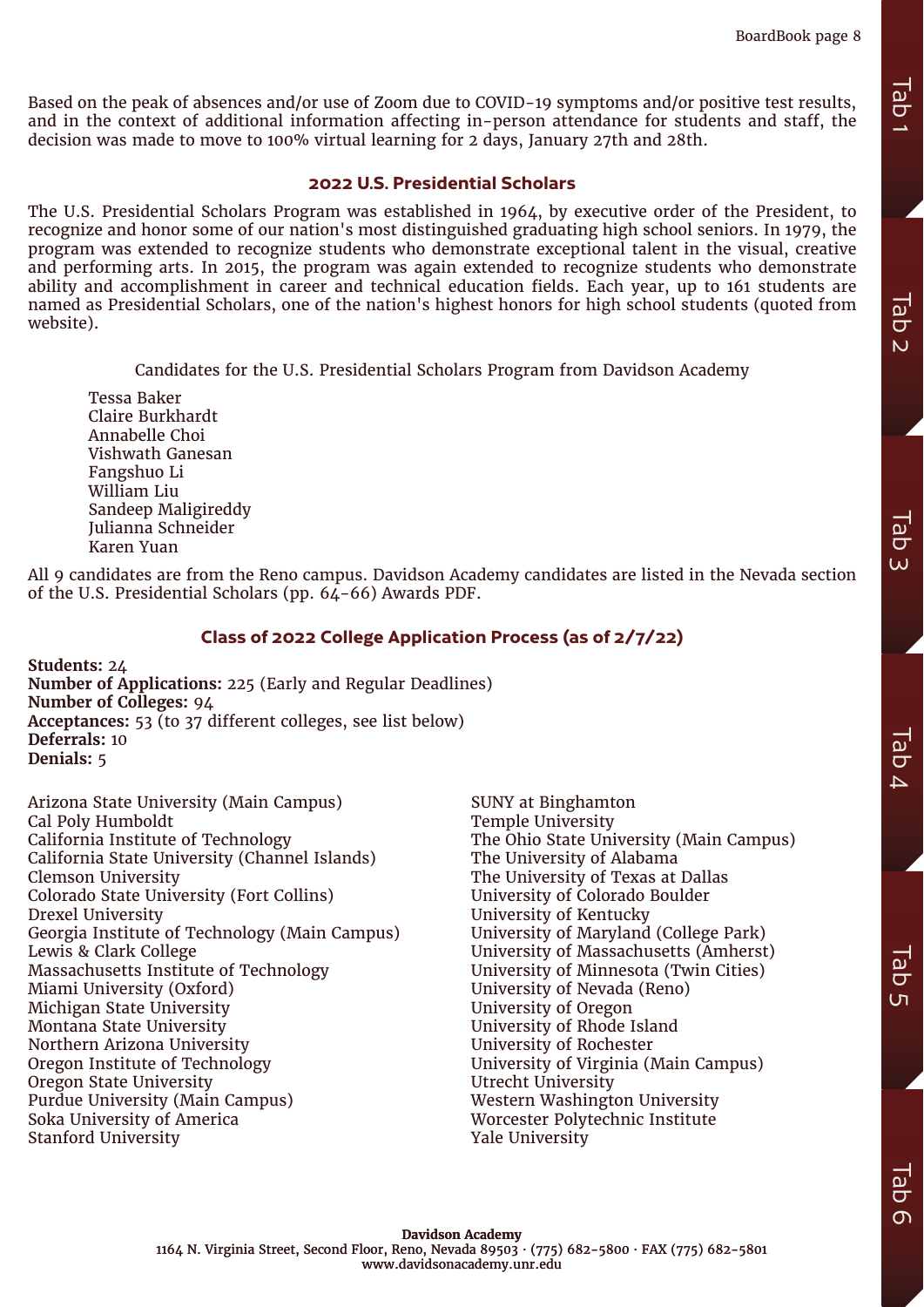<span id="page-8-0"></span>

# **MEMORANDUM**

**TO:** JHONE EBERT **FROM:** COLLEEN M. HARSIN **SUBJECT:** REPORT REQUIRED FOR ALTERNATIVE SCHEDULE, 2020-2021 **DATE:** 12/29/2021

This memorandum addresses the requirement for a written report to be submitted to the State Superintendent of Public Instruction on or before December 31, 2021, regarding the alternative schedule approved for the 2020-2021 school year at the Davidson Academy.

The alternative schedule allows the Davidson Academy academic year to correspond with the University of Nevada, Reno, academic year. Given that the Davidson Academy is located on the campus of the university, and that approximately thirty percent of Academy students were taking one or more University courses during the 2020-2021 academic year, it remains imperative that these schedules match.

The alternative schedule resulted in a school day beginning at 8:00 a.m. and ending at 3:15 p.m. each day. A six period school day with 60 minute periods, a 45 minute lunch period, and 5 minute passing periods was proposed by the Davidson Academy and approved by the State of Nevada Department of Education beginning with the 2008-2009 school year. While the Davidson Academy is not strictly bound to instructional minutes, and the focus is on content mastery that reflects academic standards at and/or above those identified by the State of Nevada, the approved alternative schedule resulted in each school day being comprised of 390 instructional minutes, for a total of 60,060 – more than required of middle school or high school schedules.

The Davidson Academy benefits greatly from accessing an alternative schedule that maps on to the University schedule and maximizes our rigorous, yet supportive, learning environment. Students, parents, and legal guardians benefit from having winter and summer breaks that facilitate opportunities for students to maximize extracurricular - as well as academic-focused camps, classes, internships, and community-based services. Please do not hesitate to contact me with any questions or concerns regarding this report or other aspects of the Davidson Academy; charsin@davidsonacademy.unr.edu.

> P.O. Box 9119 • Reno, Nevada 89507 (775) 682-5800 • www.DavidsonAcademy.unr.edu

Tab 1

Iab  $\Omega$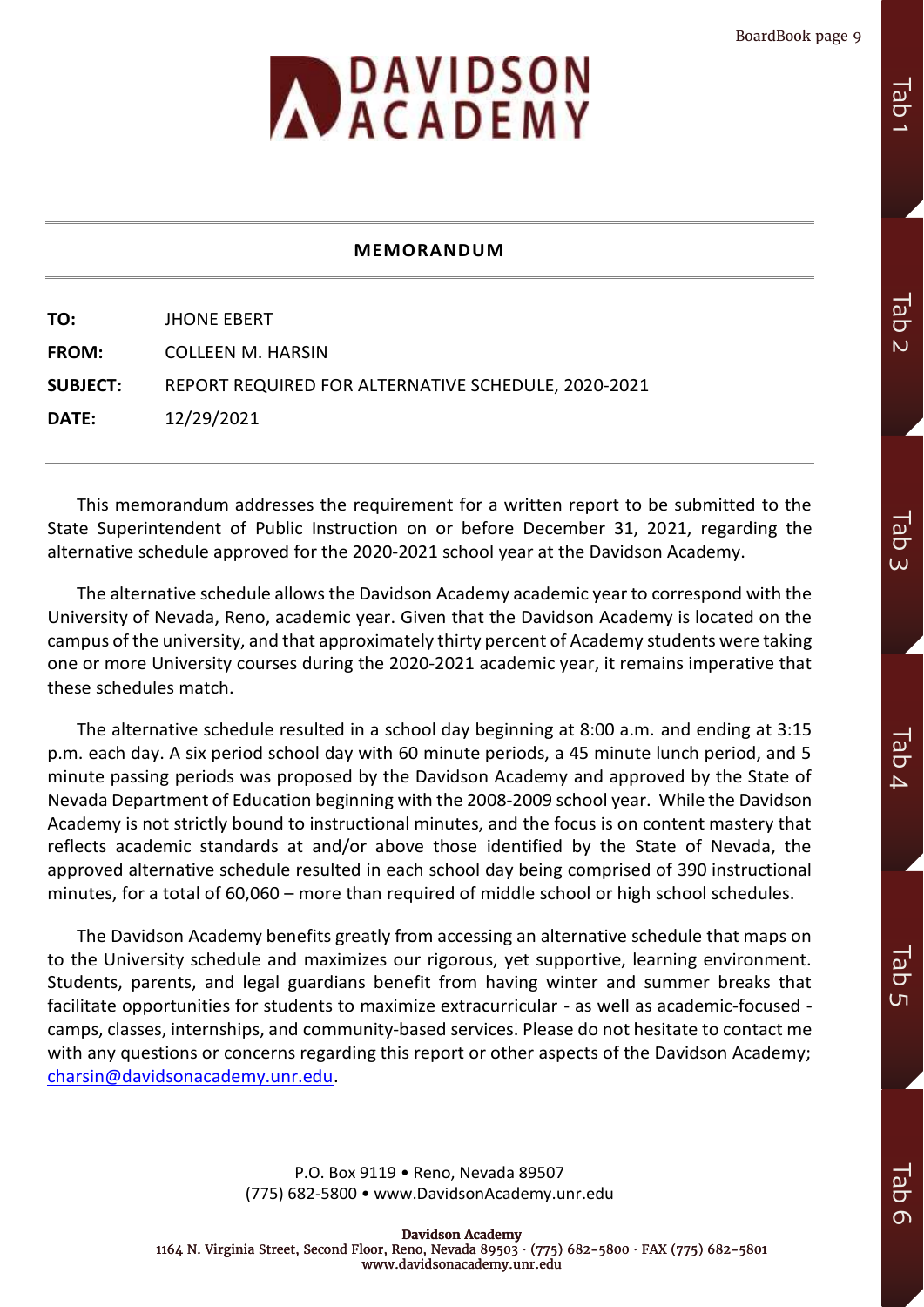# **Davidson Academy Online Director The Davidson Academy Governing Board Updates February 15, 2022**

**Continuous Improvement** 

<span id="page-9-0"></span>Each semester we ask students to complete feedback surveys on each course. The surveys measure student perception on three different domains – course materials in Blackboard, live sessions, and the teacher. Students rate each item on a scale of  $0-4$  where 0 means strongly disagree and 4 indicates strongly agree to each question. We have been conducting these same surveys since 2018 and each year our average score is higher.

As evidenced from the data below, our composite score in all three categories has steadily risen from fall 2018 to fall 2021. This is especially impressive data since the entire fall 2020 semester took place during the COVID-19 pandemic, where many schools around the world are struggling to implement online learning in a way that engages students. This data supports the proposition that our professional development program is improving student perceptions, which are linked to student achievement (Crawford et al., 1998; Horak & Galluzzo, 2017; Ramsden & Entwistle, 1981).

Questions included in the course materials category are:

| l The course materials are | Course materials are well | Course materials allow for   | Course materials in Blackboard |
|----------------------------|---------------------------|------------------------------|--------------------------------|
| appropriately challenging. | designed.                 | sufficient peer interaction. | are easy to navigate.          |
|                            |                           |                              |                                |

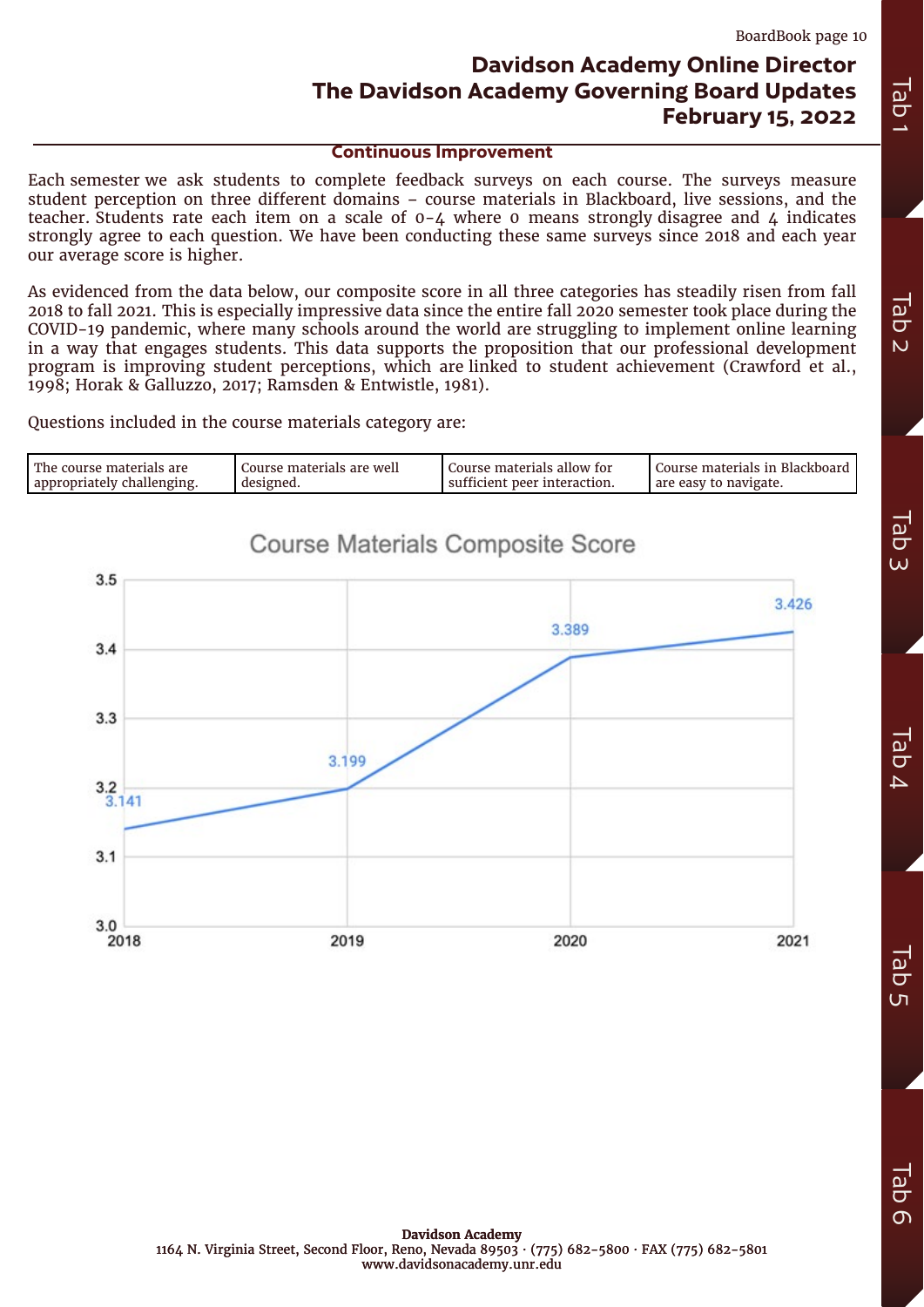BoardBook page 11

# Questions included in the live session (LS) category are:

| LS help me to think<br>LS give me an<br>more deeply about the<br>opportunity to<br>contribute to the class.<br>l course content. | LS are important to me.   LS are well organized. |  | LS encourage<br>meaningful interaction<br>with my peers. |
|----------------------------------------------------------------------------------------------------------------------------------|--------------------------------------------------|--|----------------------------------------------------------|
|----------------------------------------------------------------------------------------------------------------------------------|--------------------------------------------------|--|----------------------------------------------------------|



# Questions included in the teacher category are:

| l Teacher is responsive when I<br>have questions. | Teacher provides appropriate<br>feedback in order for me to<br>improve. | l Teacher knows and<br>understands the content. | Teacher knows and<br>understand my learning needs. |
|---------------------------------------------------|-------------------------------------------------------------------------|-------------------------------------------------|----------------------------------------------------|
|---------------------------------------------------|-------------------------------------------------------------------------|-------------------------------------------------|----------------------------------------------------|





**Tab** 

 $\overline{O}$ 

**Davidson Academy** 1164 N. Virginia Street, Second Floor, Reno, Nevada 89503 · (775) 682-5800 · FAX (775) 682-5801 www.davidsonacademy.unr.edu

**Da**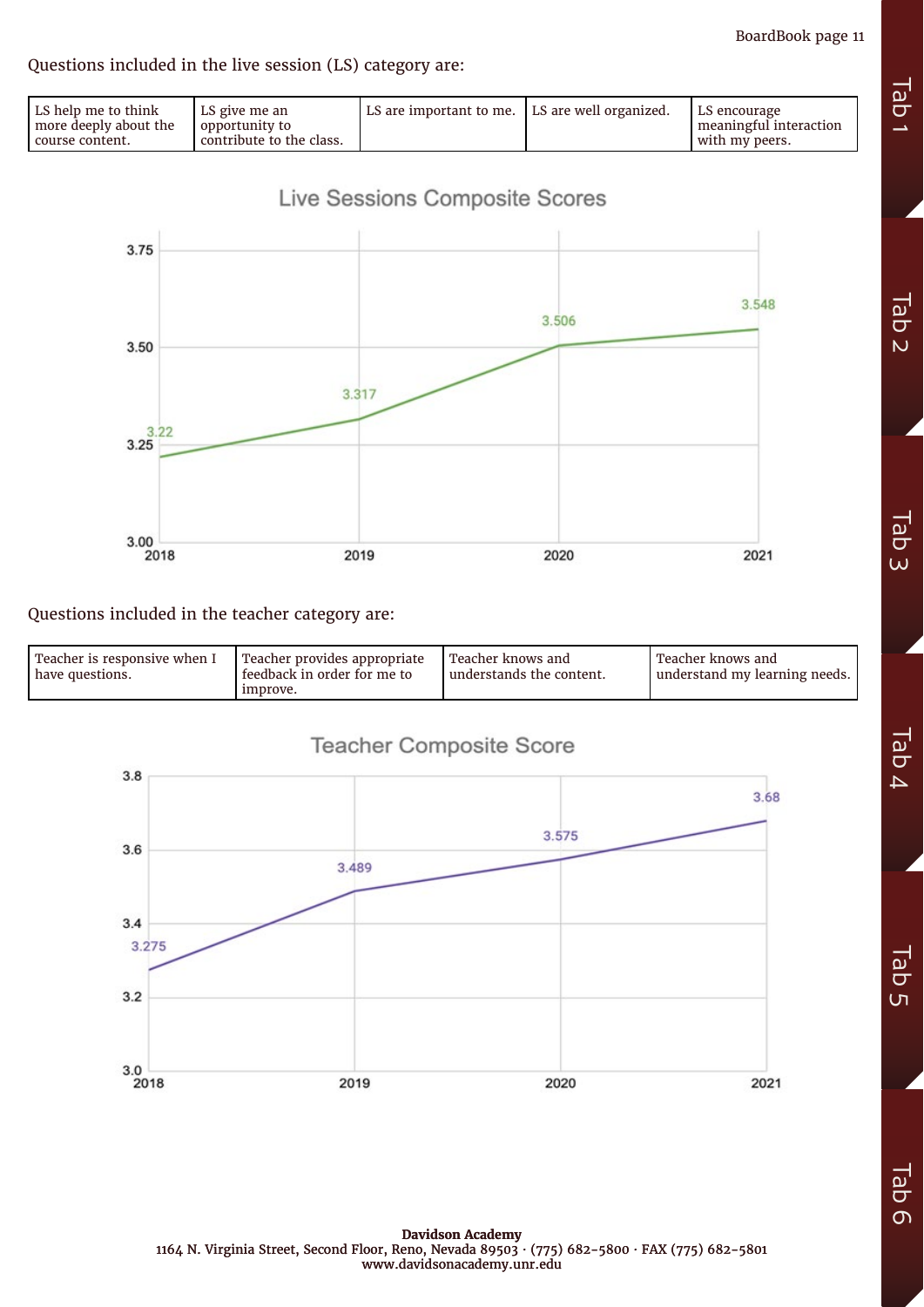# **Davidson Academy Online Student Success**

On Saturday, February 5th, Nir Pechuk and Nathan Klapach competed in The U Invitational Public Forum tournament. The resolution for February is, "On balance, Turkey's membership is beneficial to the North Atlantic Treaty Organization." Nir and Nathan wound up winning the tournament, beating out 17 other teams.

Joseph Levine and Vlad Shevkunov played in the National Online Scholastic Quick Championships (a chess tournament) January 29-30. Out of a field of 177 players in the K-12 section (almost all 9th – 12th graders), Joseph and Vlad placed 2nd and 9th respectively.

On Saturday, January 29th, Elle Glassford and Gary Leschinsky competed in a Round Robin Public Forum debate tournament hosted by the DC Urban Debate League. The resolution for January was, "The United States federal government should legalize all illicit drugs." Elle and Gary placed third in the tournament and received great scores on their speaker points.

Aadi Patwa's robotics team was invited to a mock league competition in Wisconsin on December 4th, where we won 1st place. On December 11th, the team performed in the second official league qualifier, where they placed 2nd out of 15 teams.

### Scholastic Art & Writing Awards 2022

A. Graham Boan-Lenzo

"Fans"--Photography--Silver Key (shown right 1) Slam Poems--Poetry--Silver Key Social Isolation Not Meeting Your Needs? Beer Aggressive!--Humor--Silver Key

B. Keegan Boan-Lenzo

Keegan's Poem Collection--Poetry--Gold Key

C. Sequoia Ding

Antics--Photography--Honorable Mention Quotidian Beauty--Photography--Silver Key (shown below 2) Strike!--Photography--Honorable Mention (shown below 3) Mountain View--Personal Essay & Memoir --Honorable Mention Sestina for a Hummingbird--Poetry--Silver Key

D. Eden Karp-Foster

Gothic Enigmas: The Use of Setting to Create Ambiguity in Poe and Hawthorne--Critical Essay--Silver Key

E. Lucia Moscola

Rules of Chess and Life--Critical Essay--Gold Key Why We Need to Invest in Direct Potable Reuse-- Critical Essay--Silver Key

F. Caroline Stanton

Sylgenesis--Dramatic Script--Honorable Mention

G. Peter Tarson

Archetypes of Individualism in "Young Goodman Brown<sup>5</sup> and "The Fall of the House of Usher"--Critical Essay--Gold Key





Tab 2

Tab 3

**UaD**  $\overline{\mathbf{r}}$ 

 $\overline{\omega}$  $\overline{a}$  $\overline{n}$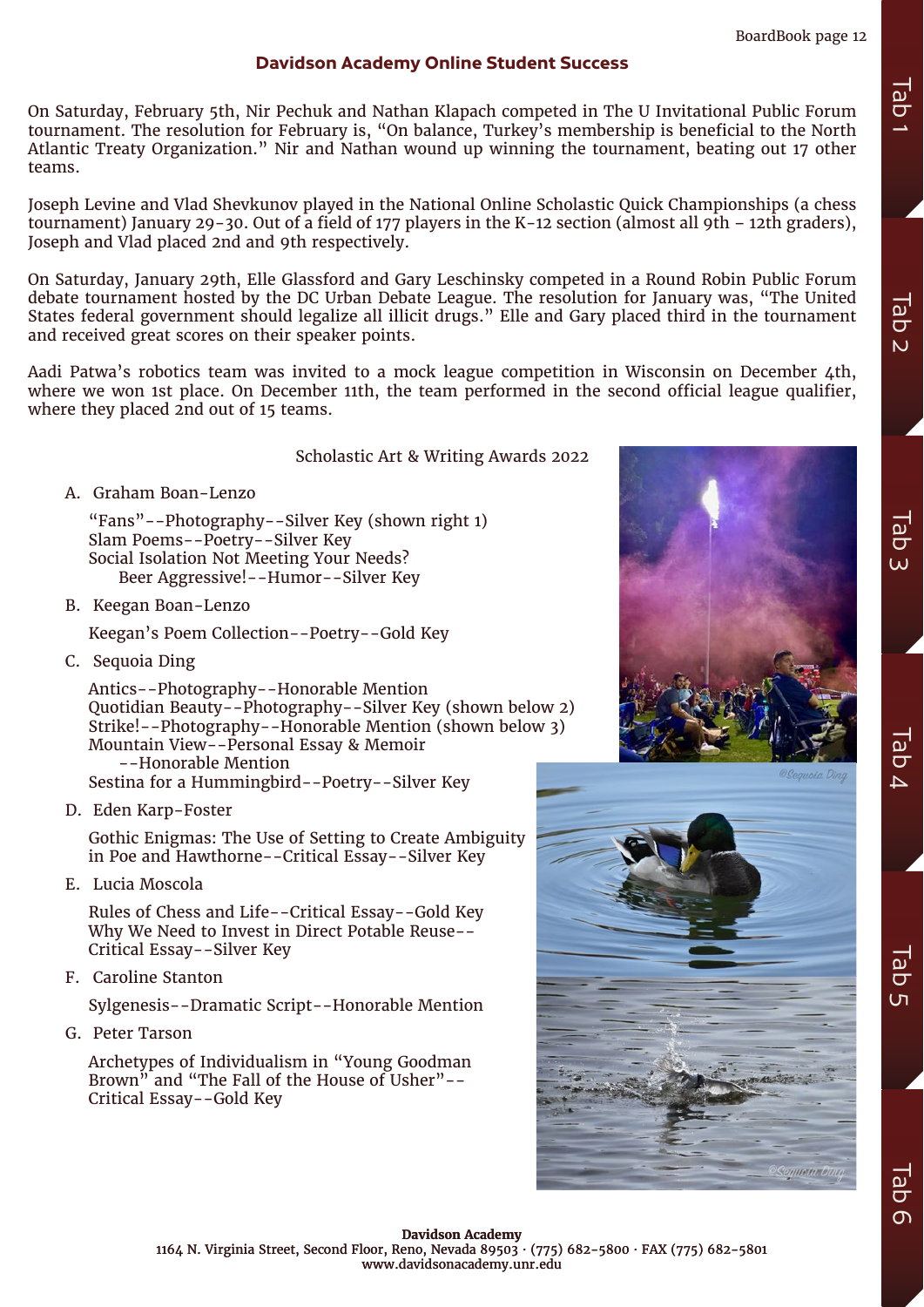Noah Mok received the John Weinzweig Centenary Scholarship - Senior Award from the National Award by The Alliance for Canadian New Music Projects. You can learn more about the award here: Media Release and Facebook Announcement.

Kenji and Keizou Wang wrapped up their winter break by winning 1st place in 2 categories at CruzHacks 2022, one of the largest collegiate hackathons in the Bay Area. Their project, Remedy, is an AI trained application that identifies various skin diseases from eczema to melanoma cancer. It's a convenient ondemand checkup that can detect early signs, track progressions, and alert users from serious, preventable skin cancers. It also attempts to take out a lot of guessing work and to reduce the workload of our already over-worked medical professionals. The project's machine learning, back-end and front-end development were done by Kenji Wang and Keizou Wang. The project's UI/UX design and wireframes were done by Kierra Wang. Remedy wins first place in Genomics category sponsored by UC Santa Cruz Genomics Institute and first place in Best High School Project category sponsored by Santa Cruz Works. In The Alliance for Camelian Psychology is the three that mere about the award here: Media Release<br>
Keni) and Keloso Wang warped up their winter break by winting its place in 2 categories at Coullabed<br>
Studying Keloso Wan

Devpost link/ Project summary: [devpost.com/software/remedy-r25p8j](http://devpost.com/software/remedy-r25p8j )  Github link/ Open source code repositories: [github.com/Remedy-Health](http://github.com/Remedy-Health)

# AMC 10/12 Results

In November, students from the Davidson Academy Online participated in the AMC 10/12 competitions. Many of our students earned various awards based on their performance. Please congratulate the following students on their achievements:

- A. AIME Qualifiers: Linus Tang, Christopher Bao, Samuel Goodman, Alan Kappler, Sarah Henderson, Matthew Fakler, Jasmine Pandit, Juhi Pandit, Samuel Wang, Sequoia Ding, Aadi Patwa
- B. Certificate of Achievement (grade 8 or below scoring over 90 on AMC 10, or grade 10 below scoring over 90 on AMC 12): Linus Tang, Pengyu Chen,
- C. Certificate of Distinction: Samuel Goodman, Sarah Henderson, Alan Kappler, Linus Tang, Christopher Bao, Matthew Fakler, Samuel Wang
- D. Honor Roll Certificate of Distinction: Samuel Goodman, Alan Kappler, Linus Tang, Christoper Bao, Samuel Wang
- E. Samuel Henderson earned a Certificate of Achievement for the AMC 10A and AMC 10B. He tested with his math circle instead of with DAO.

### References:

Crawford, K., Gordon, S., Nichols, J., & Prosser, M. (1998). Qualitatively different experiences of learning mathematics at university. Learning and Instruction, 8(5), 393-346.

Horak, A. K., & Galluzzo, G. R. (2017). Gifted middle school students' achievement and perceptions of science classroom quality during problem-based learning. Journal of Advanced Academics, 28(1), 28- 50. https://doi-org.libproxy.boisestate.edu/10.1177/1932202X16683424

Ramsden, P., & Entwistle, N. J. (1981). Effects of academic departments on students' approaches to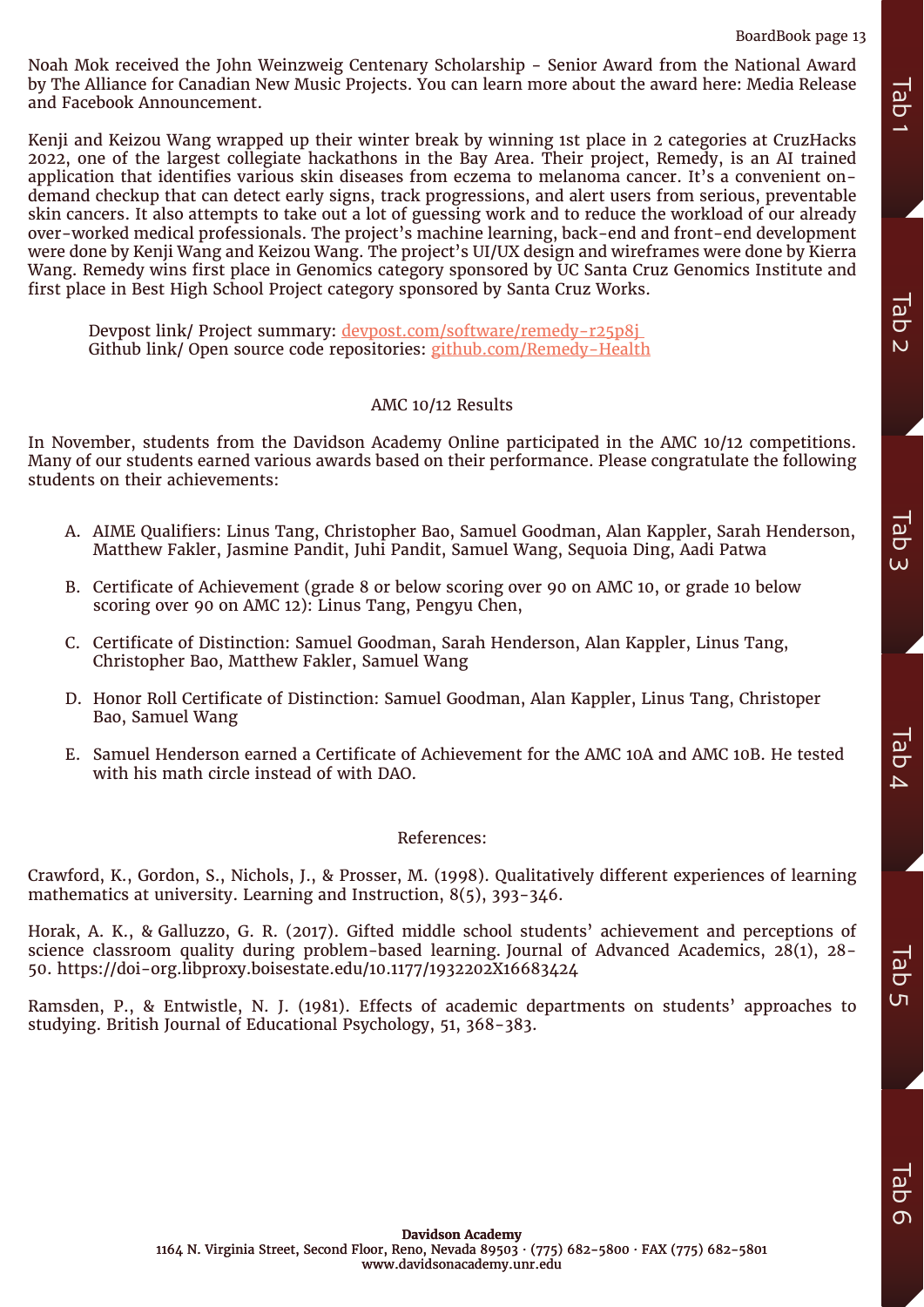Tab 1

Tab 2

Tab 3

**Iab**  $\overline{\mathcal{L}}$ 

 $\overline{\omega}$  $\overline{C}$ ហ

# ACCEPT Report

I had the pleasure to coordinate the elective class ACCEPT (Academic Cultural Conversations & Exchange Program to Thrive) class in the Fall semester of 2021, in partnership with University of Nevada, Reno and NNIC (Northern Nevada International Center).

In this class, students met once a week with refugee youth from Reno, NV. During their weekly meetings, students learned from each other's culture, played educational games, and some DAO students tutored refugee youth with their homework.

At the beginning of the program, DAO students were a little hesitant about the meetings and having to start talking to someone who they didn't know via Zoom. They expressed this during our live sessions and shared ideas on how to interact with them without feeling "awkward" as they described.

The main source of information for the teaching plan was from The UN Refugee Agency. The first weeks of class students spent time learning about the different types of refugees, what it meant to be a refugee, their rights, read articles about ways to help refugees, and engaged in deep conversations during live session. After students learned about these concepts, many of them new to them, they reached out to the refugee youth and scheduled their weekly meetings. This became challenging at times since some of the refuge youth had difficulties accessing email or due to personal or cultural issues, they couldn't reply right away to DAO students. These were unexpected challenges taught students as well as me about some of the obstacles that refugees deal with. We were able to accommodate the meetings and students learned to be compassionate and be patient during the process.

Besides their online meetings, DAO students prepared and presented cultural presentations in class about the Republic of Congo and Syria, the two countries where refugee youth were from. Their presentations were respectful, informative and students took the assignment very seriously in order to share with the class about different cultural aspects. At the end of class, they also researched about different refugee programs in their cities in order to be familiar with them and informed about what was happening in their communities.

It was eye opening to see how DAO students formed bonds with the refugee youth, how they reflected on the improvement of their meetings and looked forward to them. DAO Students were incredibly supportive with each other and matured throughout the class. I was happy and surprised to see how much they grew from the beginning of the class.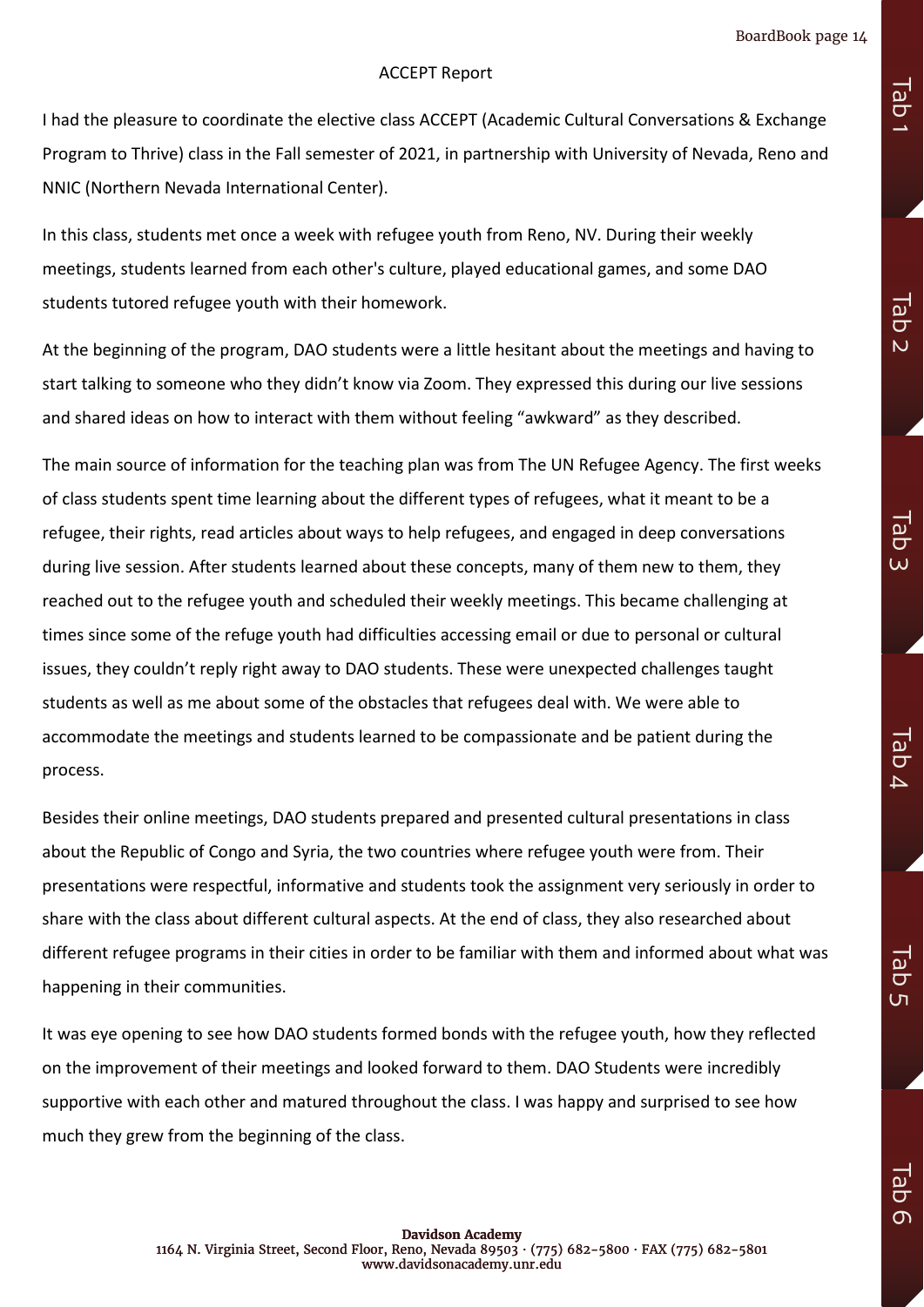Tab 1

Tab 2

Tab 3

**Iab**  $\overline{4}$ 

Tab ហ

I would like to share some of the most remarkable reflections I have read as a teacher and that have inspired me to hopefully continue this program in future years:

*"It must be really, really hard to go from one place that you've lived your whole life to a new place where your house is different, you have to almost immediately learn a new language, and you leave all your friends, and often family behind. That's which the USCRI is so important, and why I'm glad it exists. I might consider volunteering there in some way, or maybe at NNIC, since we also talked about that, and I think it could be a really good form of community service" - DAO Student.*

*"I started noticing that I'm a diplomat in my day-to-day life. I believe that we can make all make difference, and ACCEPT really helped me do this" - DAO Student.*

*"The experience has been really great, and has indeed been very insightful, eye-opening, and fulfilling. Although I am graduating and won't have a chance to take this class again, I hope that this class definitely continues next year (perhaps even in an improved form) so that future students can also reap the benefits of this great class" - DAO Student.*

*"I was saying goodbye and mentioned how this was the last meeting, and XXX then said how sad that was and asked if we could continue, to which everyone had the same answer of yes. I was quite happy of this, as I myself was interested in continuing even after the program was over but was not sure whether that feeling was shared or not, and I am quite glad it is … I think that in the end, the program was very*  successful, as not only did I learn a lot during it, but it seems that I was also able to form friendships that *in the future I will hopefully develop even more. Once again, thank you so much for offering this class, it has been an amazing experience". - DAO Student.*

*"I am incredibly sad that I am going to be saying goodbye to the Accept class…Its description in the electives list caught my eye. I had originally believed that it was nothing more than a tutoring program with overseas students, a misconception that I made the application with. One of the best misconceptions in my life. I had no idea that I was about to go on a journey through the depths of social inequalities, wartorn countries, and refugee safety. A journey that would fundamentally change how I view my own situation, making me much more grateful and aware of all the blessings I've been lucky to have." - DAO Student.*

These were just a few of the reflection's students had to write every week, there are many more where they shared the importance of this program. They brought tears to my eyes every time I read them. This was not only a learning experience for them but also for me. Students were able to capture the essence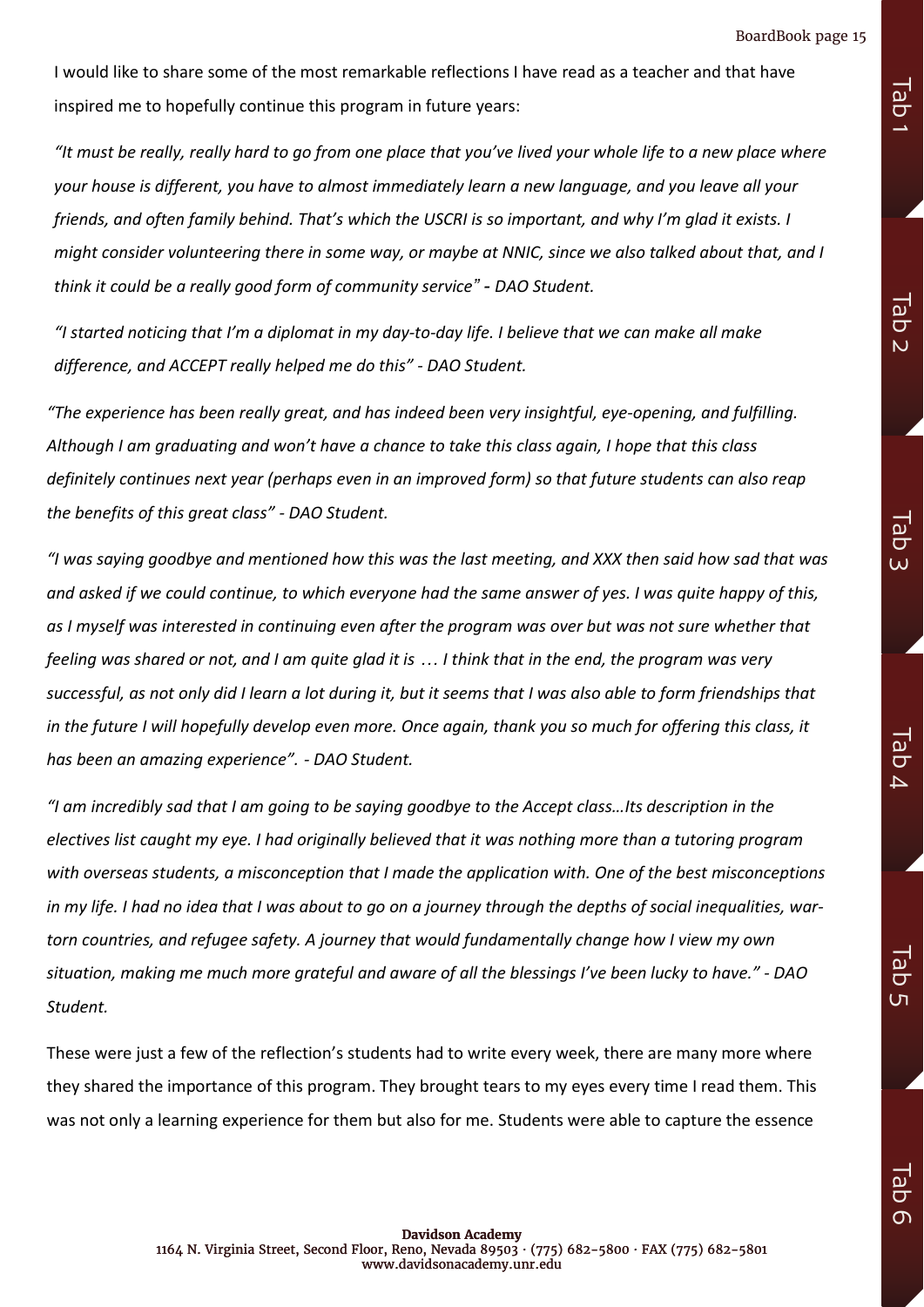of ACCEPT and the response of the students exceeded all my expectations, this was definitely one of the most impactful moments in my life as a teacher and individual.

At the end of the semester, two graduating students volunteered to be part of one episode of the NNIC Podcast "Diplochatz" where they shared their insights about ACCEPT and were able to represent the program remarkably, as well as the school, with their eloquent speech and thoughtfulness.

During Spring 2022 ACCEPT won't be running since this will be a time to review the program with NNIC, reflect and find ways to improve it, while they continue with their hard and admirable work of placing more refugees in the Northern NV area.

I hope that this report serves to inform you about the ACCEPT program that will be changing students' life as well as the soul of our school and our community.

Respectfully,

Andrea Linardi de Minten Spanish / ACCEPT Teacher

Daniel Aluko and Vlad Shevkunov were interviewed about the Academic Cultural Conversations and Exchange Program to Thrive (A.C.C.E.P.T.) last semester. This program was a collaboration between the Northern Nevada International Center and The Davison Academy of Nevada part of the University of Nevada, Reno. Our students talked about the impact that this exchange program had in all of them and the growth that took place during their participation. most impaction moments in my life as a teacher and individual.<br>
At the end of the semester, two graduating students volunteered to be part of one episode of the NNIC<br>
Podcast "Diplochatz" where they shared their insights

Podcast Link: [https://unr.us3.list-manage.com/track/](https://unr.us3.list-manage.com/track/click?u=b4d8634a94120d9346c5a7d4b&id=178030805c&e=c412ff9874)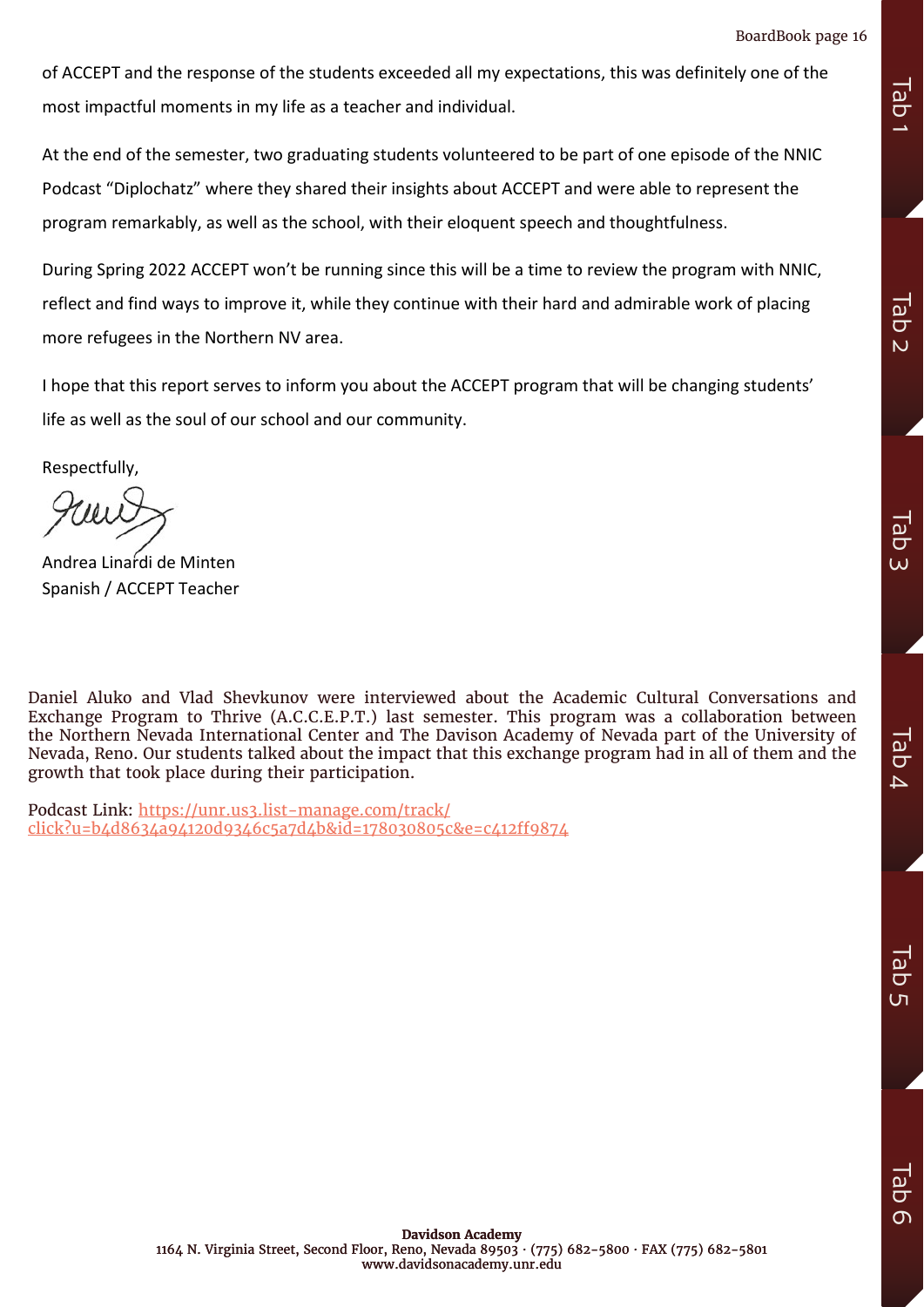# **Media Updates/ Notable Website Mentions**

<span id="page-16-0"></span>F. Davidson Academy Online's Dr. Stacy Hawthorne Featured on EduTechGuys Podcast

*January 28, 2022 – EduTechGuys Podcast (In this interview, which took place at the Future of Education Technology 2022 Conference, Dr. Hawthorne discusses the unique aspects of Davidson Academy Online, including academics, student support services, and more.)*

<https://anchor.fm/edutechguys-conference/episodes/FETC-2022---Stacy-Hawthorne-e1djvai>

G. Candidates for the U.S. Presidential Scholars Program

*January 2022 – U.S. Department of Education (lists 9 current Davidson Academy students)* <https://www2.ed.gov/programs/psp/2022/candidates.pdf>

H. Davidson Academy student selected to serve as World Science Scholar

*December 28, 2021 – This is Reno (features DA Reno student Megan Davi)*

[https://thisisreno.com/2021/12/davidson-academy-student-selected-to-serve-as-world](https://thisisreno.com/2021/12/davidson-academy-student-selected-to-serve-as-world-science-scholar/)[science-scholar/](https://thisisreno.com/2021/12/davidson-academy-student-selected-to-serve-as-world-science-scholar/)

I. Davidson Academy Online Instructor and Students Featured on Podcast for Exchange Program

*December 20, 2021 – DiploChatz Podcast (DAO instructor Andrea Linardi de Minten and Students Daniel and Vlad were featured on the topic of ACCEPT (Academic Cultural Conversation Exchange Program to Thrive), a partnership program with the University of Nevada, Reno and the Northern Nevada International Center.)*

[https://podcast.app/impact-of-exchange-programs-algerian-youth-leadership-program-stacy](https://podcast.app/impact-of-exchange-programs-algerian-youth-leadership-program-stacy-kinion-accept-program-a-collaboration-between-unrs-davison-academy-nnic-e304129118/)[kinion-accept-program-a-collaboration-between-unrs-davison-academy-nnic-e304129118/](https://podcast.app/impact-of-exchange-programs-algerian-youth-leadership-program-stacy-kinion-accept-program-a-collaboration-between-unrs-davison-academy-nnic-e304129118/)

J. School project would add pump track to local park

*December 8, 2021 – KOLO/ABC (Davidson Academy student Adrian was featured in this KOLO-ABC article! Adrian is trying to raise money to install a "pump track" at Sierra Vista Park. Pump tracks are trails with little mounds and banked curves, giving bicycle riders the ability to perform tricks.)* 

<https://www.kolotv.com/2021/12/08/school-project-would-add-pump-track-local-park/>

# **Davidson Academy Reno Website Metrics (Jan. 1-31, 2022)**

| <b>Jsers</b>                | <b>New Users</b>            | Sessions                  |
|-----------------------------|-----------------------------|---------------------------|
| 242.05%                     | 256.83%                     | 219.94%                   |
| 21,549 vs 6,300             | 20,878 vs 5,851             | 27,000 vs 8,439           |
| Mummun                      | Mummur                      | monum                     |
|                             |                             |                           |
| Number of Sessions per User | Pageviews                   | Pages / Session           |
|                             |                             |                           |
| $-6.46%$<br>1.25 vs 1.34    | 116.88%<br>45,421 vs 20,943 | $-32.21%$<br>1.68 vs 2.48 |

### Major improvements year-over-year:

**Davidson Academy** 1164 N. Virginia Street, Second Floor, Reno, Nevada 89503 · (775) 682-5800 · FAX (775) 682-5801 www.davidsonacademy.unr.edu

Iab  $\Omega$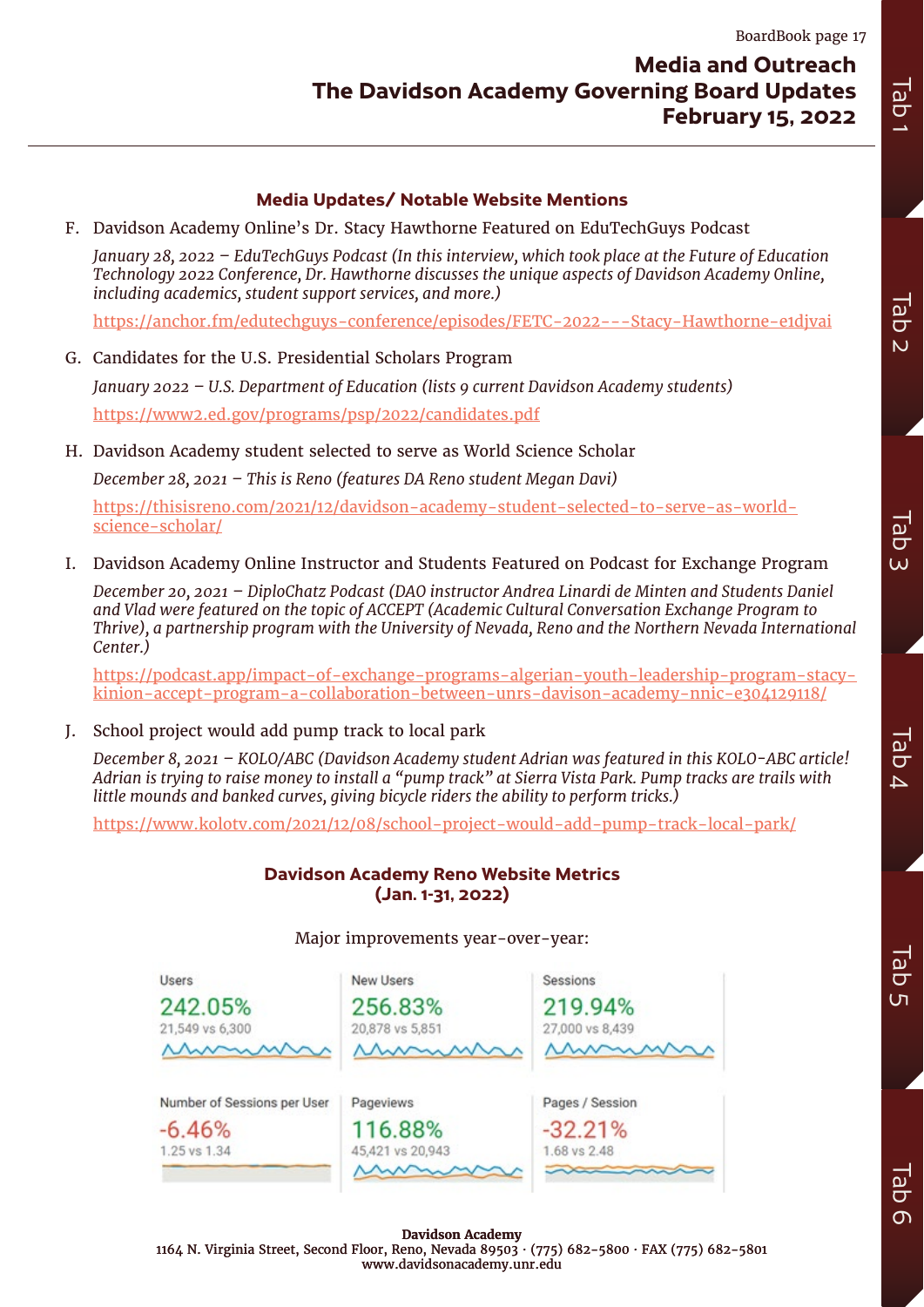**Top Acquisition Channels** 



|                | City          | Session | $\%$ $\Delta$ |
|----------------|---------------|---------|---------------|
| 1.             | Reno          | 719     | 11.8%1        |
| $\mathfrak{D}$ | Las Vegas     | 295     | 95.4% t       |
| 3.             | (not set)     | 275     | $22.8%$ t     |
| 4.             | New York      | 223     | 223.2% t      |
| 5.             | Los Angeles   | 210     | 238.7% +      |
| 6.             | San Francisco | 112     | 64.7%1        |
| 7.             | Dallas        | 104     | 642.9% t      |
| 8.             | Chicago       | 89      | 111.9% +      |
| 9.             | San Diego     | 88      | 780.0% +      |
| 10.            | San Jose      | 88      | 60.0% t       |

**Organic Sessions by City** 

**Organic search:** search engines such as Google

**Direct:** directly visiting our website

**Referral:** Arriving on our website via a link from another website, such as NAGC or a news article **Social:** Social Media such as Facebook and Twitter

Kowyard Dankings Cains

| <u>NGYWOLU KALINIIYY VAILIS</u>   |          |                   |  |
|-----------------------------------|----------|-------------------|--|
| Keyword                           | Position | Position change v |  |
| gifted schools                    | 6        | 33                |  |
| gifted classes                    | 70       | 30                |  |
| schools for geniuses              | 18       | 4                 |  |
| school for highly gifted students |          | 2                 |  |
| school for gifted children        |          |                   |  |

# **Ongoing Outreach**

A. 2022 Nevada School Choice Fair

On January 29, 2022, the Reno Campus held a booth at the 2022 Nevada School Choice event in Reno. Thirty-four schools from the northern Nevada area attended with 200 prospective families and students registered for the event. Senators Heidi Gansert and Carrie Buck were keynote speakers and presented concerning, "Why Choice Matters" and "Importance of Charter Schools".

- B. Reno Campus Virtual Open Houses
	- 1. Wednesday, November 3rd at 4:30PM (PT)
	- 2. Wednesday, December 8th at 5:30PM (PT)
	- 3. Wednesday, January 12th at 5:00PM (PT)
- C. Online Campus Virtual Open Houses
	- 1. Wednesday, November 17, 5pm PT (open to Young Scholar families only)
	- 2. Wednesday, December 15, 4PM PT
	- 3. Wednesday, January 5, 5pm PT
	- 4. Tuesday, January 25, 4pm PT

Tab 3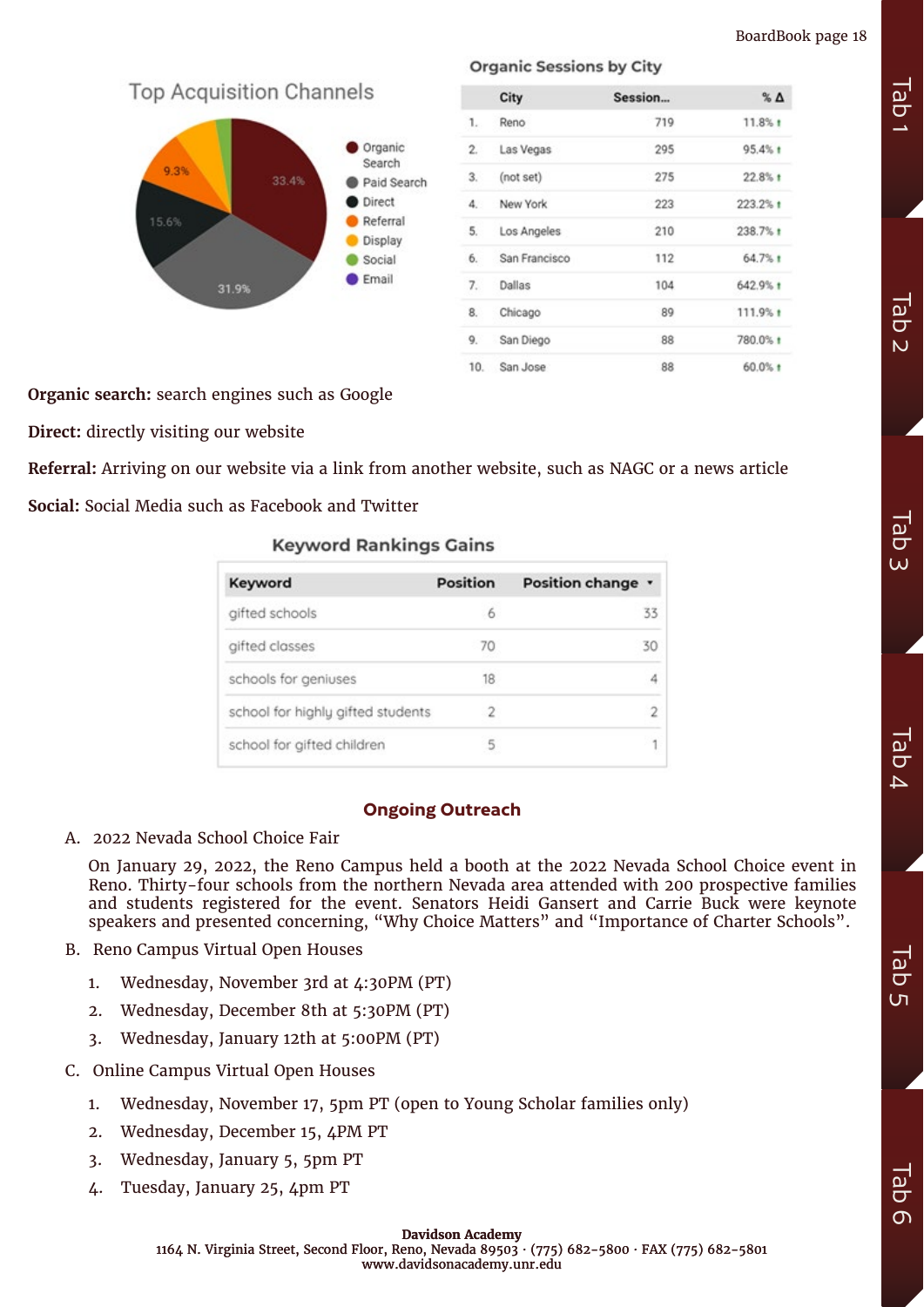- D. Davidson Academy eNewsletter distributed every other month to 6,000 recipients [December 2021](https://mailchi.mp/ebf81e121f51/december-2021-davidson-academy-enewsletter)
- E. eNews-Update Often prominently features the Davidson Academy; distributed every other month to more than 15,000 recipients

[January 2022](https://mailchi.mp/davidsongifted.org/davidson-institute-enews-update-january-2022)

- F. Social Media
	- 1. Davidson Academy Reno:
		- a. Instagram <https://www.instagram.com/thedavidsonacademy/>
		- b. Facebook -<https://www.facebook.com/TheDavidsonAcademy/>
		- c. Twitter -<https://twitter.com/TheDavidsonAcad>
		- d. YouTube -<https://www.youtube.com/user/DavidsonAcademyNV>
	- 2. Davidson Academy Online social media channels to be launched February 2022.

**Tab**  $\Delta$ 

**Tab** ហ